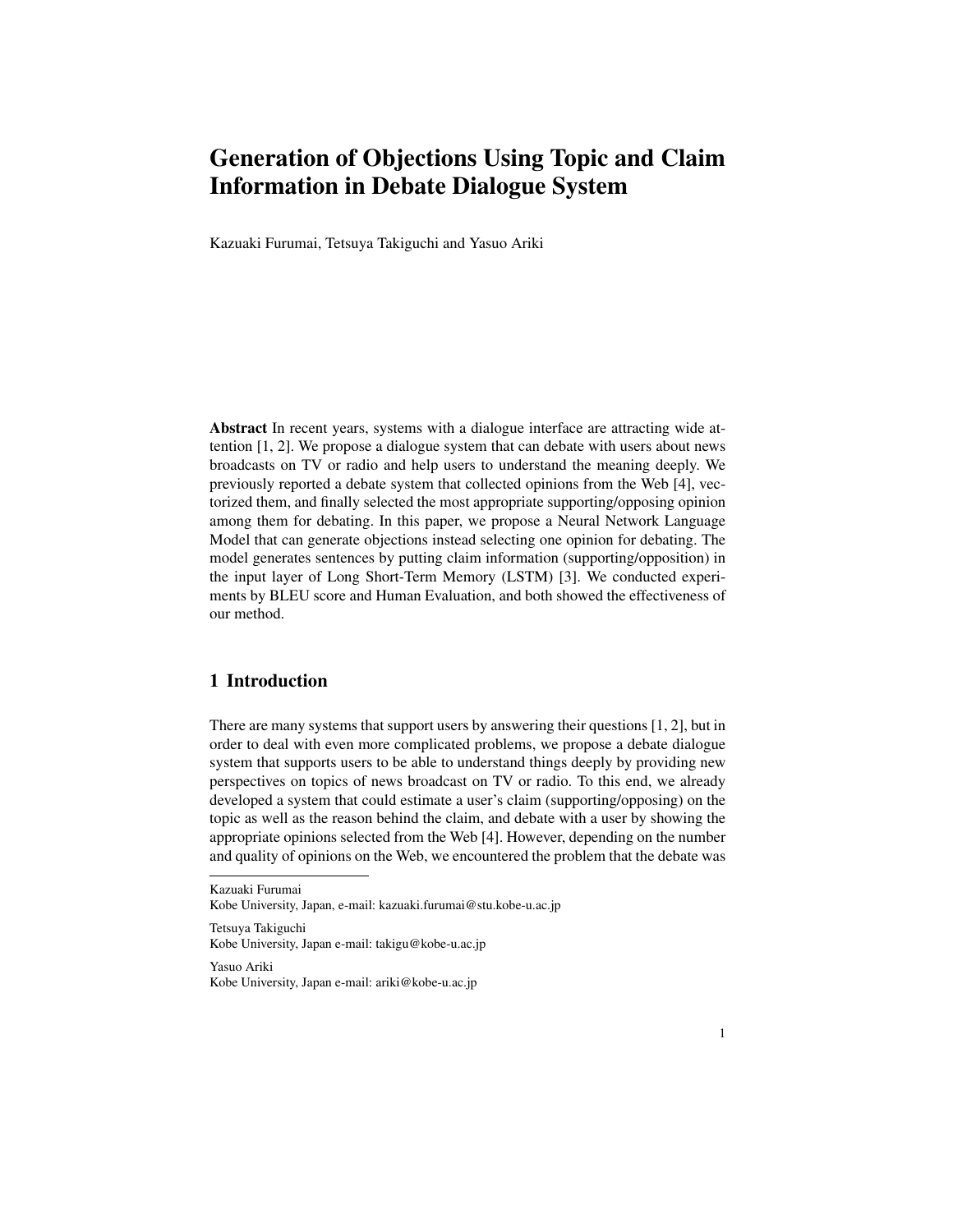not active in some cases. Therefore, in this paper, we propose a method to generate opinions or objections that are more appropriate to the user's opinion when there are no suitable candidate opinions found on the Web.

For generating objections, we employ a neural network language model using LSTM. Unlike the majority of seq2seq models, our model does not have the encoder of the input sentence but, rather, is trained to generate an objection to the user's opinion, by decoding the document vector created by Sparse Composite Document Vectors (SCDV) [6]. SCDV combines syntax and semantics learnt by word embedding models together with a latent topic model that can handle different senses of words, thus enhancing the expressive power of the document vectors. Specifically, we cluster distributed representations of all words using Gaussian Mixture Models, improve the word representation based on the probabilities belonging to each class, and use it for calculating the document vector. In addition, we control the claim of the sentences generated by the model by connecting a system claim vector (that is opposite to the user's claim) to the word embedding vector. We examined the performance of this model by BLEU score and a subjective evaluation experiment.

# 2 Debate management

In this section, we briefly explain the process of objection generation in our debate dialogue system, which has already been proposed in [4], (please see the upper part of Fig. 1). First, the Language Understanding module estimates the user's claim (supporting/opposing/neither) and reason (presence/absence). We use a Convolutional Neural Networks model proposed by Shi [5] to estimate them. In this module, when the user's claim is estimated to be "neither", or when the reason is estimated to be "absence", the system generates an utterance to ask the user for clarification.

Finally, after the system estimates the user's claim and reason, the system selects an opinion from the debate database, that is against the user's claim. For example, if the user's claim is estimated to be "supporting", the system utterance is selected from the opposite opinion stored in the debate database. As for the selection method, an opposite opinion with the highest cosine similarity to the user's utterance is selected.

However, because there are cases where it cannot be dealt with well, in this paper we propose an objection generation model, which is composed of a LSTM decoder and SCDV of the user opinion, as shown in the lower part of Fig. 1. This part is described in Section 4.

## 3 Debate database and motivation for generating objections

We employed Inoue's method [7] for collecting opinions from the Web, and created a database for debates. We collected 4 topics. The number of collected opinions is shown in Table 1.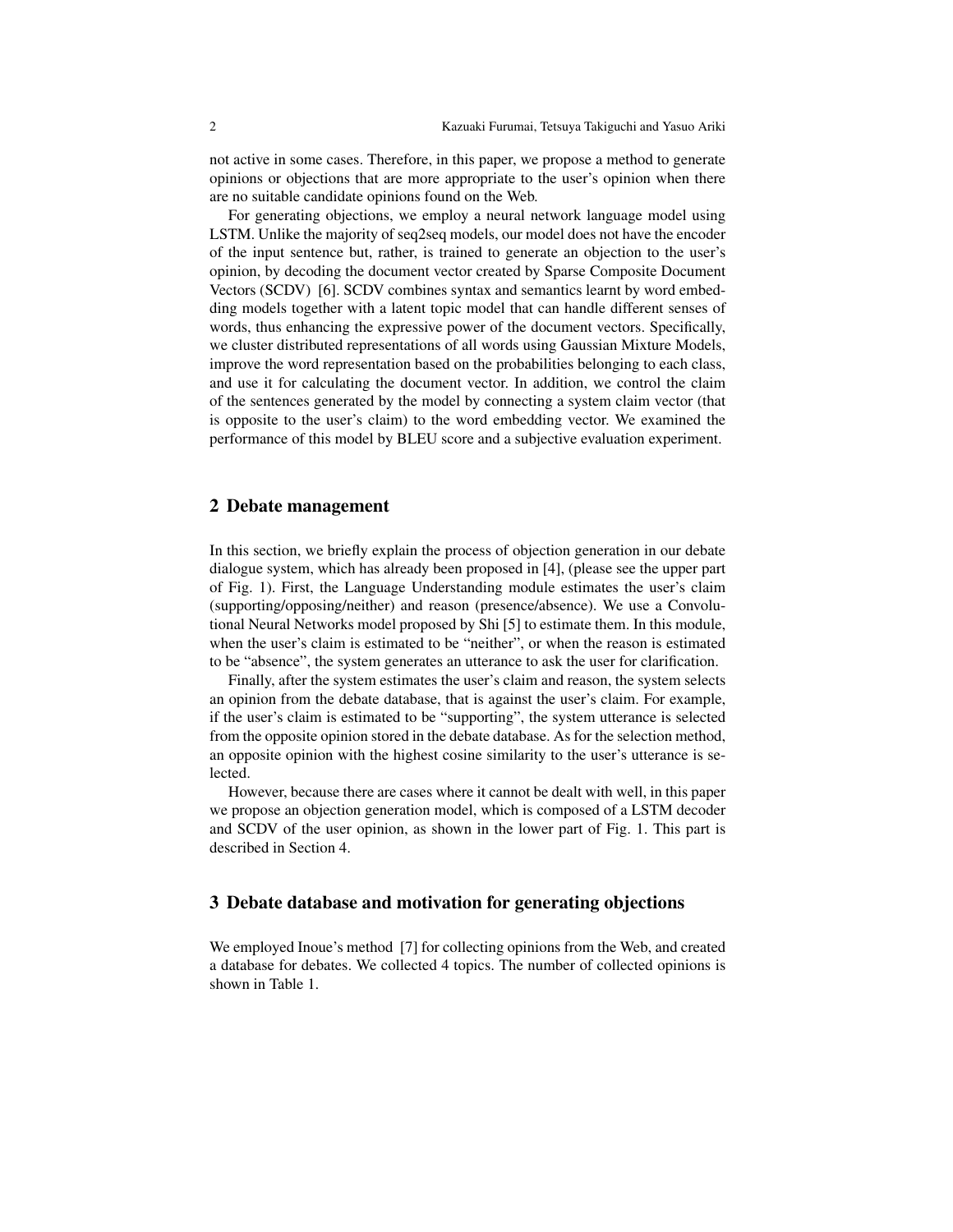#### Generation of Objections in Debate Dialogue System 3



Fig. 1 Overview of the debate system

|  |  |  | <b>Table 1</b> Debate Database Information |
|--|--|--|--------------------------------------------|
|--|--|--|--------------------------------------------|

| Topics              | Claims     | Number of Opinions | Avg. Length of Words |
|---------------------|------------|--------------------|----------------------|
| Capital punishment  | Supporting | 228                | 60.84                |
|                     | Opposing   | 283                | 64.19                |
| Nuclear power plant | Supporting | 124                | 64.06                |
|                     | Opposing   | 320                | 80.68                |
| Tax hike            | Supporting | 126                | 65.03                |
|                     | Opposing   | 202                | 70.44                |
| Casino bill         | Supporting | 52                 | 57.40                |
|                     | Opposing   | 141                | 87.20                |

Depending on the topic and claim, the number of opinions that can be collected is unbalanced in terms of supporting and opposing, as well as in terms of topics. Therefore, there is a possibility that the system cannot find the appropriate objection to the user's opinion because of the limited number of candidate opinions. In addition, even for a topic with a large number of collected opinions, the system may not be able to find the appropriate objection if there are no candidate objections that deal with the point being made in the argument. Hence, in such a case, we propose a language model to generate more appropriate objections to the users' claim instead of selecting the candidate objections.

# 4 Model of objection generator

The structure of the language model for our objection generator is shown in Fig. 2, which corresponds to the lower part of Fig. 1. In recent years, models have been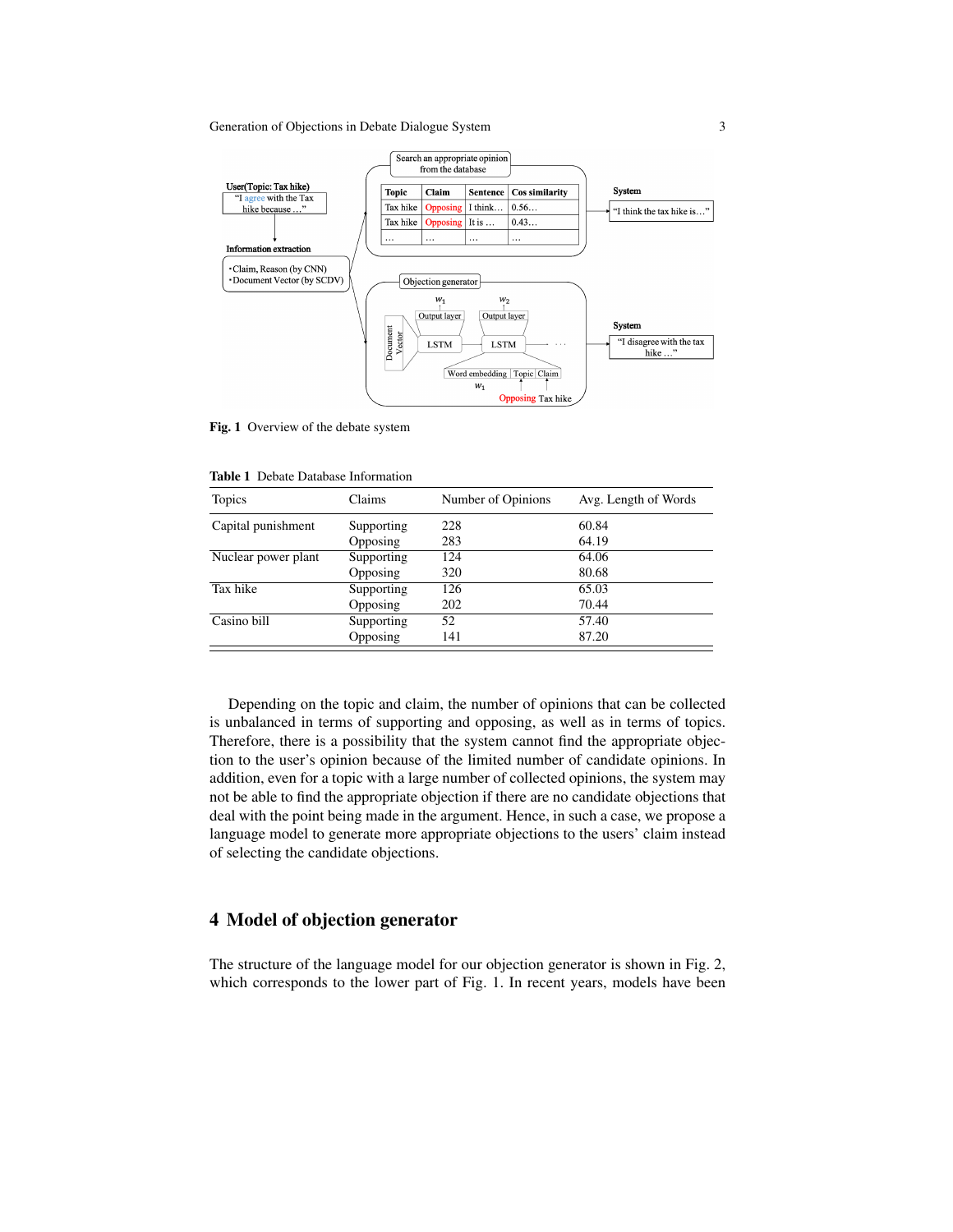proposed that concatenate additional information to the input layer and generate a characteristic response sentence [8, 9]. We applied these models to our objection generator and employed the topic and claim as additional information. Here, the "Topic" is capital punishment, a casino bill or the like, and the "Claim" is either supporting or opposing.



Fig. 2 Objection generator

In training the model, we encode a document (opinion)  $D = \{w_0, w_1, ..., w_n\}$ , into a vector representation *DV* created by SCDV (Due to space limitations, the SCDV explanation is omitted here. Please refer to [6] for an explanation.). Then, the original opinion sentence is reproduced by LSTM [3] from the *DV* as shown in Fig. 2. The values of hidden units in LSTM are obtained by combining the value of hidden units produced at the previous time step  $t - 1$ , the word representations  $e_t$  at the current time step *t*, the topic vector  $t_i$  for topic  $i(i \in [0,1,2,3])$ , and the claim vector  $c_j$  for claim  $j$ ( $j \in [0,1]$ ). An input gate, a memory gate, and an output gate, respectively denoted as  $i_t$ ,  $f_t$  and  $o_t$ , are computed as follows:

$$
\begin{bmatrix} i_0 \\ f_0 \\ o_0 \\ l_0 \end{bmatrix} = \begin{bmatrix} \sigma \\ \sigma \\ \sigma \\ \tanh \end{bmatrix} W_{DV} \cdot SCDV(D) \tag{1}
$$

$$
\begin{bmatrix} i_t \\ f_t \\ o_t \\ l_t \end{bmatrix} = \begin{bmatrix} \sigma \\ \sigma \\ \sigma \\ \tanh \end{bmatrix} W_{in} \cdot \begin{bmatrix} h_{t-1} \\ e_t \\ t_i \\ c_j \end{bmatrix} (t \ge 1)
$$
 (2)

Each value of the topic vector  $t_i$  ( $i \in [0, 1, 2, 3]$ ) and claim vector  $c_j$  ( $j \in [0, 1]$ ) is randomly initialized by the value drawn independently from Gaussian distribution  $N(0,1)$ . After training and generating an objection, the claim vector is replaced with the desired one, and the model predicts  $w_t$  by computing the following equation iteratively:  $w_t = s \circ f \text{Im}(W_{out}(h_t))$ . See the related work [9] for the computation of  $h_t$ .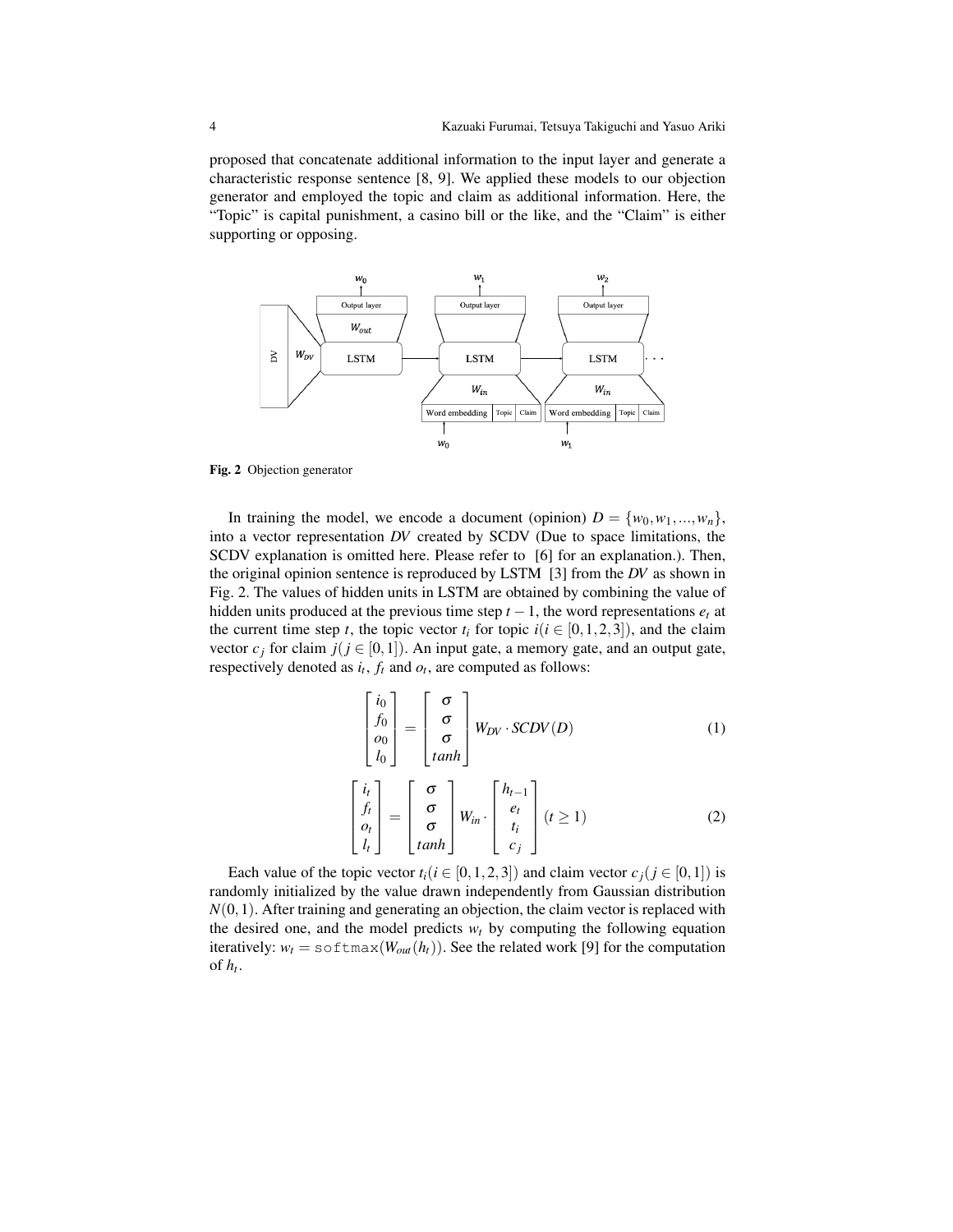# 5 Experiments

The human evaluation and BLEU were conducted using 90% of the collected opinions (Table 1) as training data and the rest as test data. We used 1-layer LSTM models with 180 hidden cells. The word embedding size, topic vector size, claim vector size, and vocabulary size were 256, 32, 50, and 7,557, respectively. The optimization method was Adam [10] and the Document Vector *DV* size was 2,000.

# *5.1 BLEU*

In this experiment, we clarify the sentence generation ability from document vectors and the effect of the topic vector and claim vector. The BLEU score [12] was calculated between the original sentence and the sentence generated from the document vector, which was converted from the original sentence. The results are shown in Table 2. BLEU-1, BLEU-2, BLEU-3, and BLEU-4 are 1-gram, 2-gram, 3-gram, and 4-gram precision, respectively. "Objection Generator" is a model that does not use the claim vector or topic vector. "Objection Generator-T" is a model that only uses the topic vector, and "Objection Generator-T&C" is a model that uses both. "LSTM Encoder-Decoder" [11] was implemented for comparison. "Objection Generator"

Table 2 BLEU score

|                             | BLEU-1 | BLEU-2 | BLEU-3 | BLEU-4 |
|-----------------------------|--------|--------|--------|--------|
| <b>LSTM</b> Encoder-Decoder | 3.71   | 0.07   | 0.31   | 0.00   |
| <b>Objection Generator</b>  | 6.32   | 2.76   | 1.03   | 0.00   |
| Objection Generator - T     | 9.52   | 3.70   | 1.36   | 0.46   |
| Objection Generator - T&C   | 10.01  | 3.94   | 1.51   | 0.63   |

shows better performance than LSTM Encoder-Decoder. The reason is that it is difficult to train the encoder because of limited data and the number of words per sentence is large. On the other hand, our model uses SCDV to reduce the number of parameters related to encoding. Moreover, the topic vector proved to be effective. Since the opinion vectors are well divided into each topic, it seems that SCDV helps our model to discriminatively learn the vocabulary used in each topic.

# *5.2 Human Evaluation*

A 5-point Likert scale evaluation was conducted using the top 30 generated sentences with the highest cosine similarity for each input sentence. Comparison with human opinion sentences selected by the method described in Section 2 was conducted, and the result is shown in Fig. 3.

Ten participants evaluated generated or selected sentences on "Naturalness" (whether the wording is natural), "Clarity" (whether the claim [supporting or op-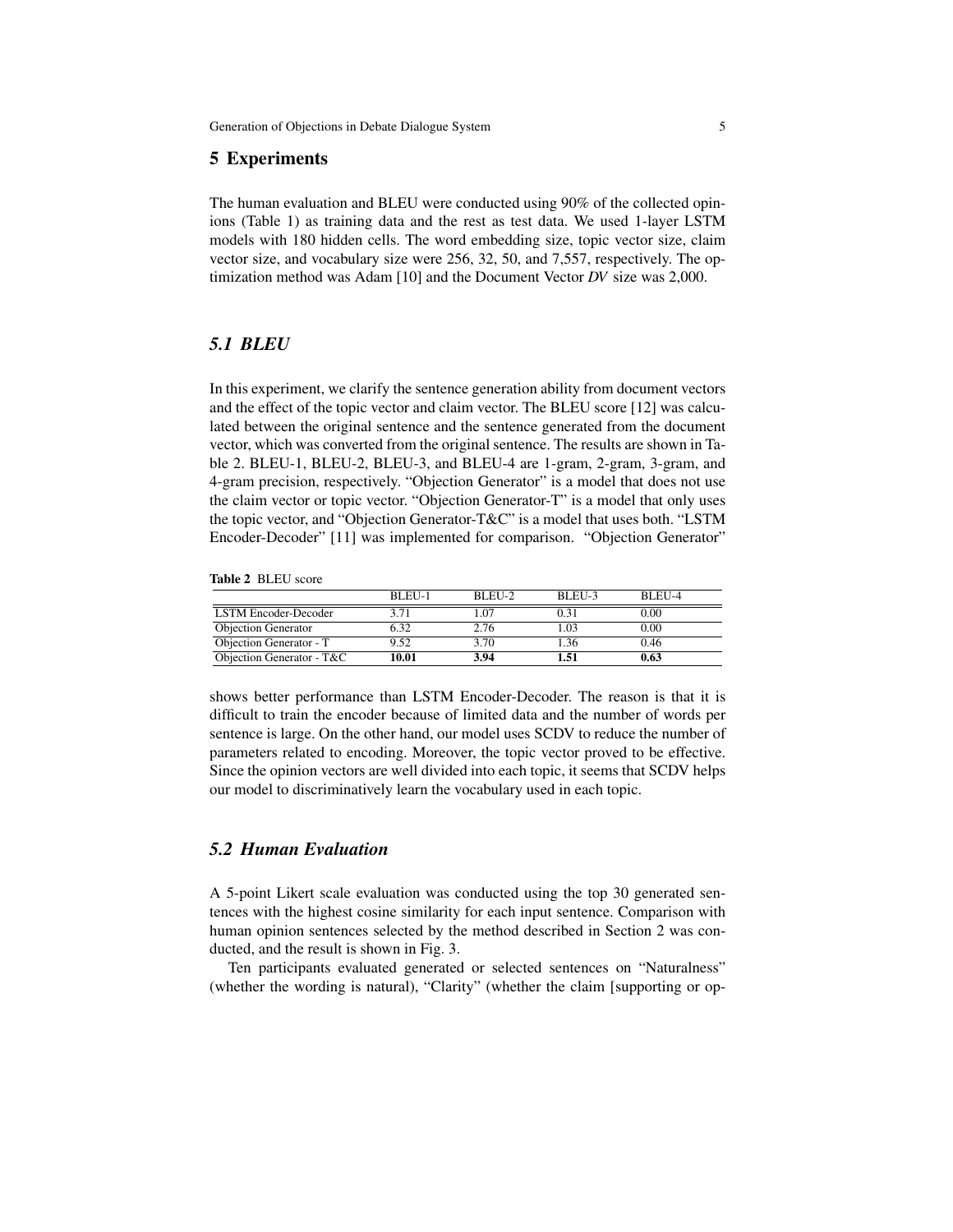

Fig. 3 Results on generated sentences having the highest cosine similarity



Fig. 4 Results on generated sentences having higher cosine similarity than selected human opinion

posing] is clear), "Reason" (whether appropriate reason is included), "Viewpoint" (Whether the point of view is the same as the point of view of the user opinion sentence), and then the scores were averaged. Although our model is superior in "clarity", it cannot be said that our performance is better than the selected human opinion sentences. Here, the averaged results for only 13 sentences generated with higher cosine similarity than the selected human opinion sentences are shown in Fig. 4. Since problems remain in "naturalness", our model is superior to selected human opinion sentences in "Clarity" and "Viewpoint".

# 6 Conclusions

We proposed a model that can generate objections based on the topic and claim vectors when there were no suitable candidate sentences. Experiments showed the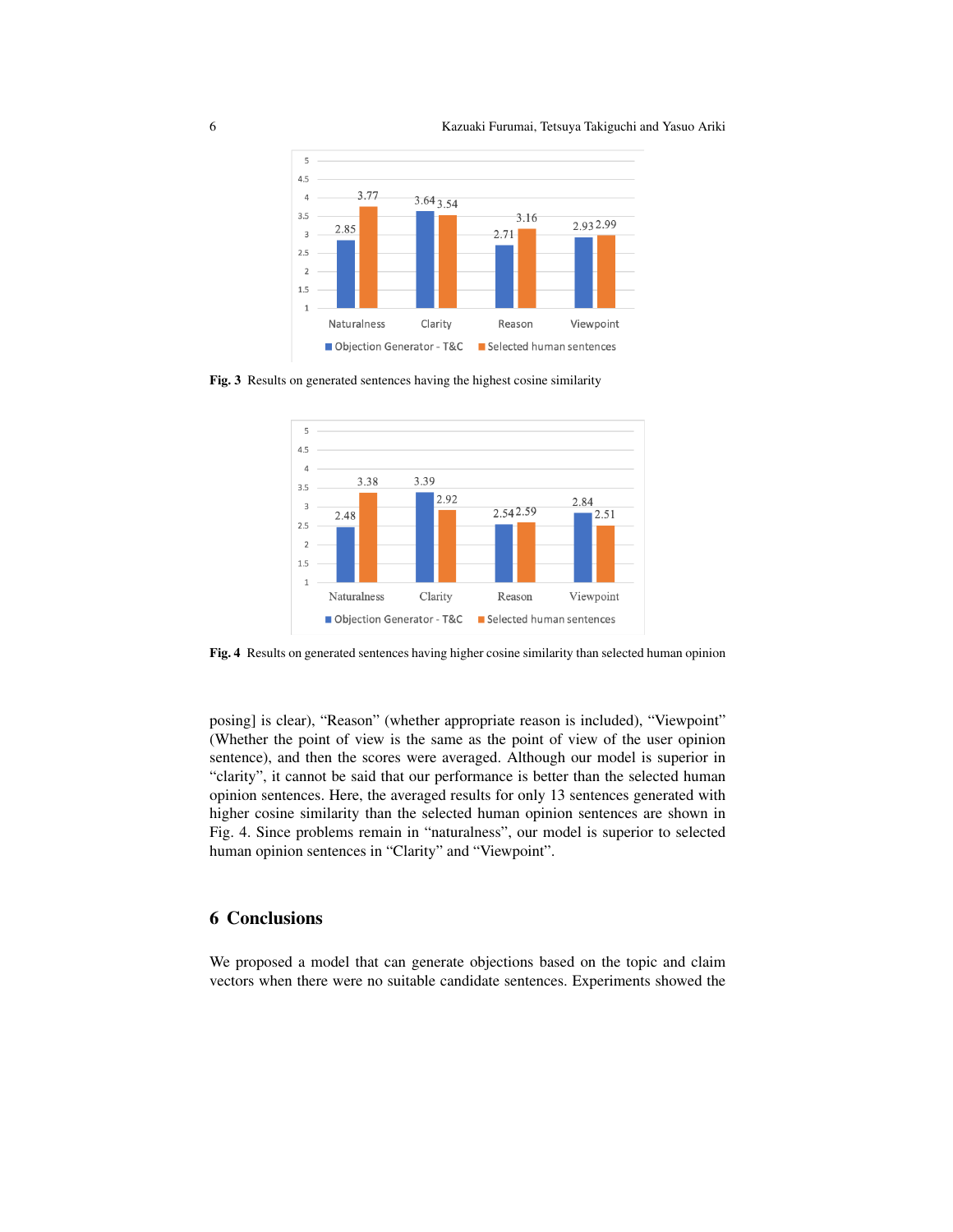effectiveness of this model. In particular, the model shows good performance in "clarity", which is considered to be owing to the effect of the Topic Vector. However, at this time, from the viewpoint of "reason", the sentences generated by our model are inferior to selected opinion sentences created by humans. We will endeavor or improve our model in this regard in future research. In addition, there is also a problem regarding "naturalness", so that it is necessary to consider techniques (such as pre-training) using data other than opinions collected. Finally, regarding the human evaluation, examples of generated sentences that obtain good evaluation are shown in Table 3.

# References

- 1. Yoshino, K. and Kawahara, T.: News Navigation System based on Proactive Dialogue Strategy. In: IWSDS, 2015
- 2. Zhao, T., Lu, A., Lee, K. and Eskenazi, M.: Generative Encoder-Decoder Models for Task-Oriented Spoken Dialog Systems with Chatting Capability. In: Proc. of SIGDIAL, pp. 27-36 (2017)
- 3. Hochreiter, S. and Schmidhuber, J.: Long short-term memory. Neural computation 9(8):1735- 1780 (1997)
- 4. Marumoto, R., Tanaka, K., Takiguchi and T., Ariki, Y.: Debate Dialog for News Question Answering System' NetTv '-Debate Based on Claim and Reason Estimation-. In: IWSDS, 2018
- 5. Shi, H., Ushio, T., Endo, M., Yamagami, K. and Horiii, N.: A Multichannel Convolutional Neural Network For Cross-language Dialog State Tracking. In: IEEE Workshop on Spoken Language Technology, 2016
- 6. Mekala, D., Gupta, V., Paranjape, B. and Karnick, H.: SCDV : Sparse Composite Document Vectors using soft clustering over distributional representations. In: Proc. of EMNLP, 2017
- 7. Inoue, Y. and Fujii, A.: A Web mining system for points at issues of current topics, DEIM Formu 2009, i1-25, 2009 (in Japanese)
- 8. Li, J., Galley, M., Brockett, C., Spithourakis, G., Gao, J. and Dolan, B.: A persona-based neural conversation model. In: Proc. of ACL, 2016
- 9. Luan, Y., Brockett, C., Dolan, B., Gao, J. and Galley, M.: Multi-Task Learning for Speaker-Role Adaptation in Neural Conversation Models. In: Proc. of IJCNLP, 2017
- 10. Kingma, D. and Ba, J.: Adam: A method for stochastic optimization. In: Proc. ICLR, 2015
- 11. Vinyals, O. and Le, Quoc.: A Neural Conversational Model. In: Proc. of ICML Deep Learning Work-shop, 2015
- 12. Papineni, K., Roukos, S., Ward, T. and Zhu, W.: BLEU: a method for automatic evaluation of machine translation. In: Proc. ACL, 2002
- 13. Maaten, L. and Hinton, G.: Visualizing Data using t-SNE. In: Proc. JMLR, pp. 2579-2605 (2002)